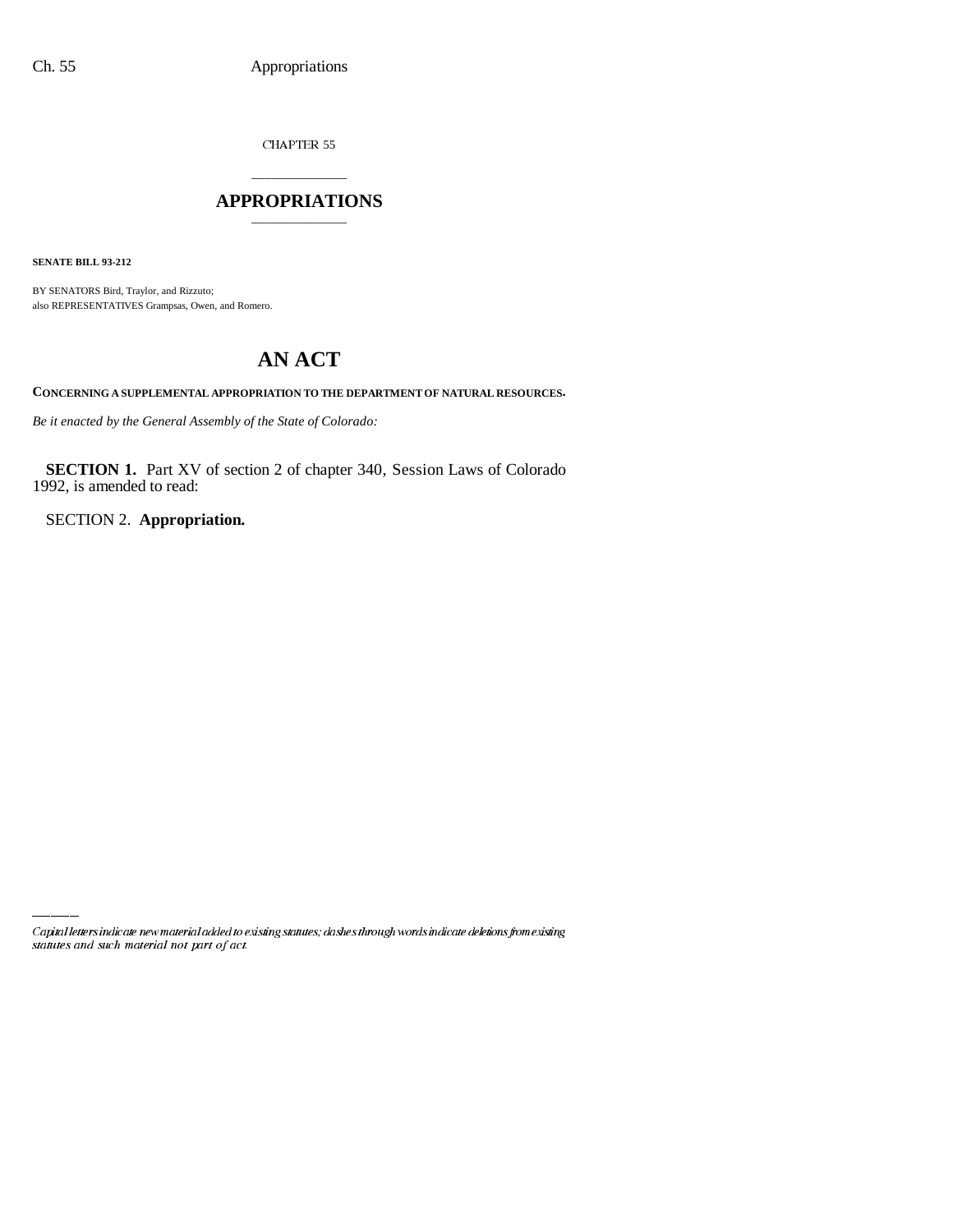|                                 |              | <b>APPROPRIATION FROM</b> |                      |                          |  |
|---------------------------------|--------------|---------------------------|----------------------|--------------------------|--|
| <b>ITEM <math>\&amp;</math></b> | SUBTOT TOTAL | <b>GENERA</b><br>L FUND   | CASH<br><b>FUNDS</b> | <b>FEDERA</b><br>L FUNDS |  |
| AL.                             |              | S                         |                      |                          |  |

#### **PART XV DEPARTMENT OF NATURAL RESOURCES**

#### **(1) EXECUTIVE DIRECTOR**

| (A) Administration                         |                      |         |                                   |         |
|--------------------------------------------|----------------------|---------|-----------------------------------|---------|
| <b>Personal Services</b>                   | 1,826,404            |         | 1,826,404 $(T)^a$<br>$(44.6$ FTE) |         |
| <b>Employment Security</b>                 |                      |         |                                   |         |
| Payments <sup>1</sup>                      | 65.449               | 20,119  | 39,662 $^{\rm b}$                 | 5,668   |
| Group Health and Life                      | 1,844,731            | 567,070 | $1,117,907$ <sup>c</sup>          | 159,754 |
| Short-term Disability<br>Salary Survey and | 91,280               | 28,059  | 55,316 <sup>b</sup>               | 7,905   |
| <b>Shift Differential</b>                  | 605,238              | 315,664 | 268,452 b                         | 21,122  |
| Workers' Compensation                      | <del>565,657</del>   | 118,788 | 446,869 b                         |         |
|                                            | 897,531              | 188,482 | 709,049 b                         |         |
| <b>Operating Expenses</b>                  | 1,466,771            |         | 1,466,771 <sup>d</sup>            |         |
| <b>Travel Expenses</b>                     | 9,759                |         | $9,759$ <sup>d</sup>              |         |
| Legal Services                             | <del>1,001,973</del> | 207,427 | $746,040$ $^{\circ}$              | 48,506  |
|                                            | 1,097,788            |         | $841,855$ $^{\circ}$              |         |
| Payment to Risk                            |                      |         |                                   |         |
| Management and                             |                      |         |                                   |         |
| <b>Property Funds</b>                      | 150,811              | 52,784  | 98,027 b                          |         |
|                                            | 203,230              | 71,131  | $132,099^{\mathrm{b}}$            |         |
| Vehicle Lease                              |                      |         |                                   |         |
| Payments                                   | 589,452              | 195,862 | $365,274$ <sup>b</sup>            | 28,316  |
|                                            | 599,922              | 201,078 | 367,688 $^{\rm b}$                | 31,156  |
| <b>Leased Space</b>                        | 143,800              | 30,658  | $113,142^{\text{b}}$              |         |
| Capitol Complex                            |                      |         |                                   |         |
| <b>Leased Space</b>                        | 536,616              | 214,646 | $262,942$ <sup>f</sup>            | 59,028  |
| <b>Grand Junction Office</b>               |                      |         |                                   |         |
| <b>Building Leased Space</b>               | 11,933               |         | $11,933$ <sup>g</sup>             |         |
| Western States Water                       |                      |         |                                   |         |
| <b>Council Dues</b>                        | 21,000               | 21,000  |                                   |         |
|                                            | 8,930,874            |         |                                   |         |
|                                            | 9.421.452            |         |                                   |         |
|                                            |                      |         |                                   |         |

<sup>a</sup> This amount shall be from statewide indirect cost recoveries.<br><sup>b</sup> These amounts shall be from various cash sources within the Department.

 $c$  Of this amount, \$21,106(T) shall be from departmental indirect cost recoveries, and \$1,096,801 shall

be from various cash sources within the Department.<br>d Of these amounts, \$102,140(T) shall be from departmental indirect cost recoveries, and \$1,374,390

shall be from various cash sources within the Department.<br>
<sup>e</sup> Of this amount, \$347,544 (T) shall be from departmental indirect cost recoveries, and <del>\$398,496</del>

\$494,311 shall be from various cash sources within the Department.<br><sup>f</sup> Of this amount, \$110,577 shall be from departmental indirect cost recoveries, and \$152,365 shall be from various cash sources within the Department.

<sup>g</sup> Of this amount, \$3,208 shall be from the Water Conservation Board Construction Fund, and \$8,725 shall be from the Division of Parks and Outdoor Recreation.

#### **(B) Automated Data Processing**

| 662.661 |        | $662,661$ <sup>a</sup> |
|---------|--------|------------------------|
|         |        | $(14.0$ FTE)           |
| 11.451  |        | 11.451 <sup>b</sup>    |
| 6.657   |        | 6.657 <sup>b</sup>     |
|         |        |                        |
|         |        |                        |
| 275,776 | 28,180 | $247,596$ c            |
|         |        |                        |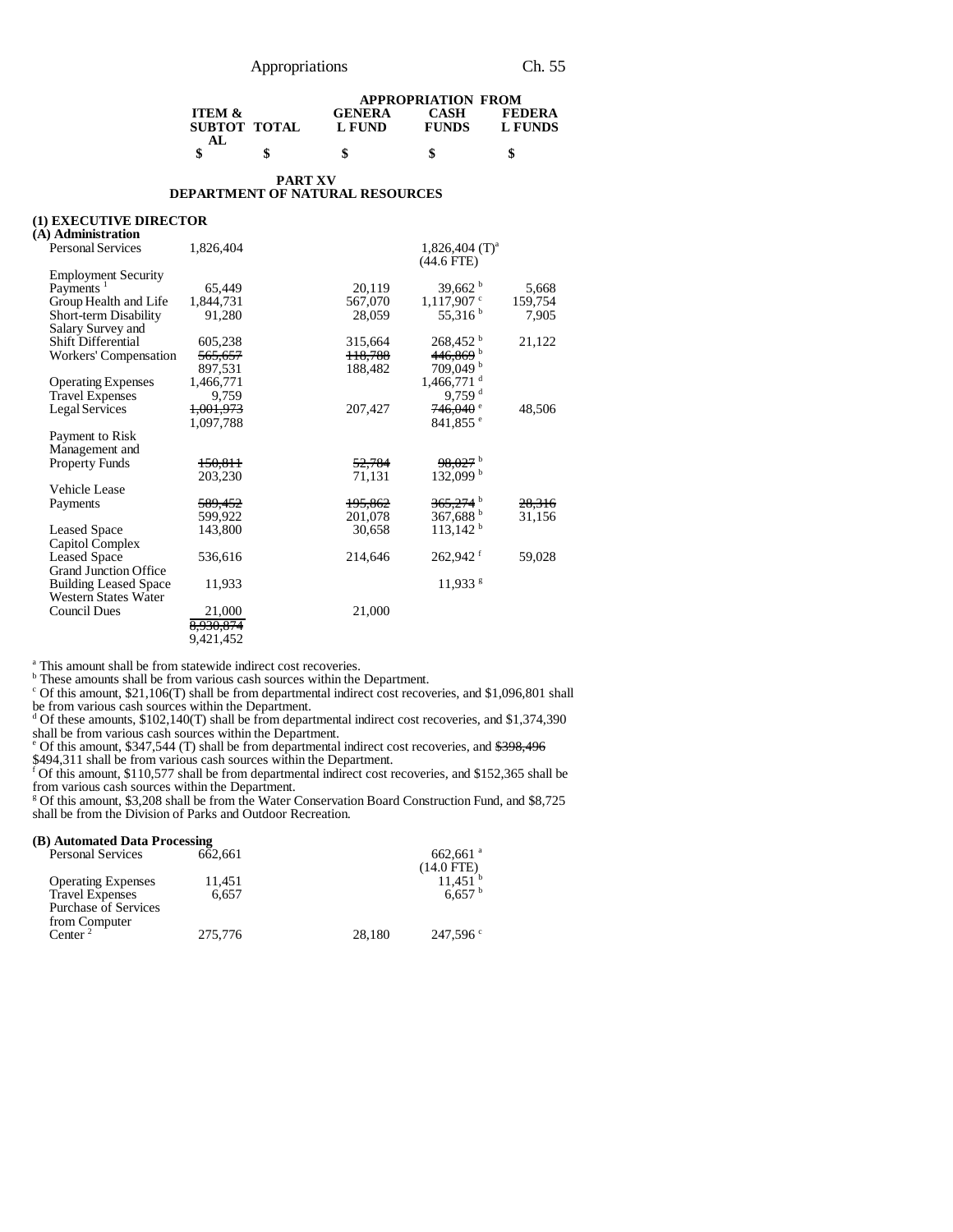## Ch. 55 Appropriations

|                                                                       |                                         | <b>APPROPRIATION FROM</b>      |                                             |                                 |
|-----------------------------------------------------------------------|-----------------------------------------|--------------------------------|---------------------------------------------|---------------------------------|
|                                                                       | <b>ITEM &amp;</b><br>SUBTOT TOTAL<br>AL | <b>GENERA</b><br><b>L FUND</b> | <b>CASH</b><br><b>FUNDS</b>                 | <b>FEDERA</b><br><b>L FUNDS</b> |
|                                                                       | \$                                      | \$<br>\$                       | \$                                          | \$                              |
| ADP Maintenance<br>ADP Maintenance                                    | 415,751                                 | 94,859                         | 320,892 <sup>d</sup>                        |                                 |
| <b>Travel Expenses</b><br>Automation Initiative<br>Real Estate Plots- | 1,304<br>75,000                         | 297                            | 1,007 <sup>d</sup><br>75,000 $(T)^{b}$      |                                 |
| State Land Board<br>Risk Control                                      | 50,000<br>11,000<br>1,509,600           |                                | $50,000$ $\degree$<br>$11,000^{\mathrm{b}}$ |                                 |

<sup>a</sup> Of this amount, \$341,230(T) shall be from departmental indirect cost recoveries, \$134,647 shall be from the Division of Wildlife, and \$186,784 shall be from statewide indirect cost recoveries.<br>
<sup>b</sup> These amounts shall be from departmental indirect cost recoveries.<br>
<sup>c</sup> Of this amount, \$215,538 shall be from the Divisio

Parks and Outdoor Recreation, \$1,376 shall be from the Oil and Gas Conservation Commission, and

\$21,654(T) shall be from departmental indirect cost recoveries.<br><sup>d</sup> Of these amounts, \$128,833(T) shall be from departmental indirect cost recoveries, and \$193,066 shall be from various cash sources within the Department. e This amount shall be from the Board of Land Commissioners.

#### **(C) Joint Review Process**

| Program Costs          | 12.239         |                       |
|------------------------|----------------|-----------------------|
|                        | $(0.3$ FTE $)$ |                       |
| <b>Travel Expenses</b> | 143            |                       |
|                        | 12.382         | $12.382$ <sup>a</sup> |

<sup>a</sup> Of this amount, \$9,982 shall be from the users of the Joint Review Process, and \$2,400 shall be from the sale of the Colorado Permit Directory.

(0.5 FTE)

## **(D) Comprehensive Environmental Response, Compensation and Liability Act** 43,562 43,562 (T)<sup>a</sup> 43,562 43,562 (T)<sup>a</sup> 43,562 43,562  $(0.4 \text{ FTE})$

<sup>a</sup> This amount shall be from the Department of Law. (0.4 FTE)

| (E) Resource Mitigation |        |                       |
|-------------------------|--------|-----------------------|
| <b>Banking</b>          | 30.519 | $30.519$ <sup>a</sup> |
|                         |        | $(0.5$ FTE)           |

<sup>a</sup> This amount shall be from fees, grants and donations.

10,526,937 11,017,515

#### **(2) MINED LAND RECLAMATION**

| (A) Coal Land Reclamation |           |
|---------------------------|-----------|
| <b>Personal Services</b>  | 1,025,780 |
|                           | (25.0)    |
|                           | FTE)      |
| <b>Operating Expenses</b> | 63,213    |
| <b>Travel Expenses</b>    | 39,885    |
| <b>Aerial Photography</b> | 15,702    |
| <b>Aerial Photography</b> |           |
| <b>Travel Expenses</b>    | 298       |
| Applicant Violator        |           |
| System                    | 6.596     |
| <b>Indirect Cost</b>      |           |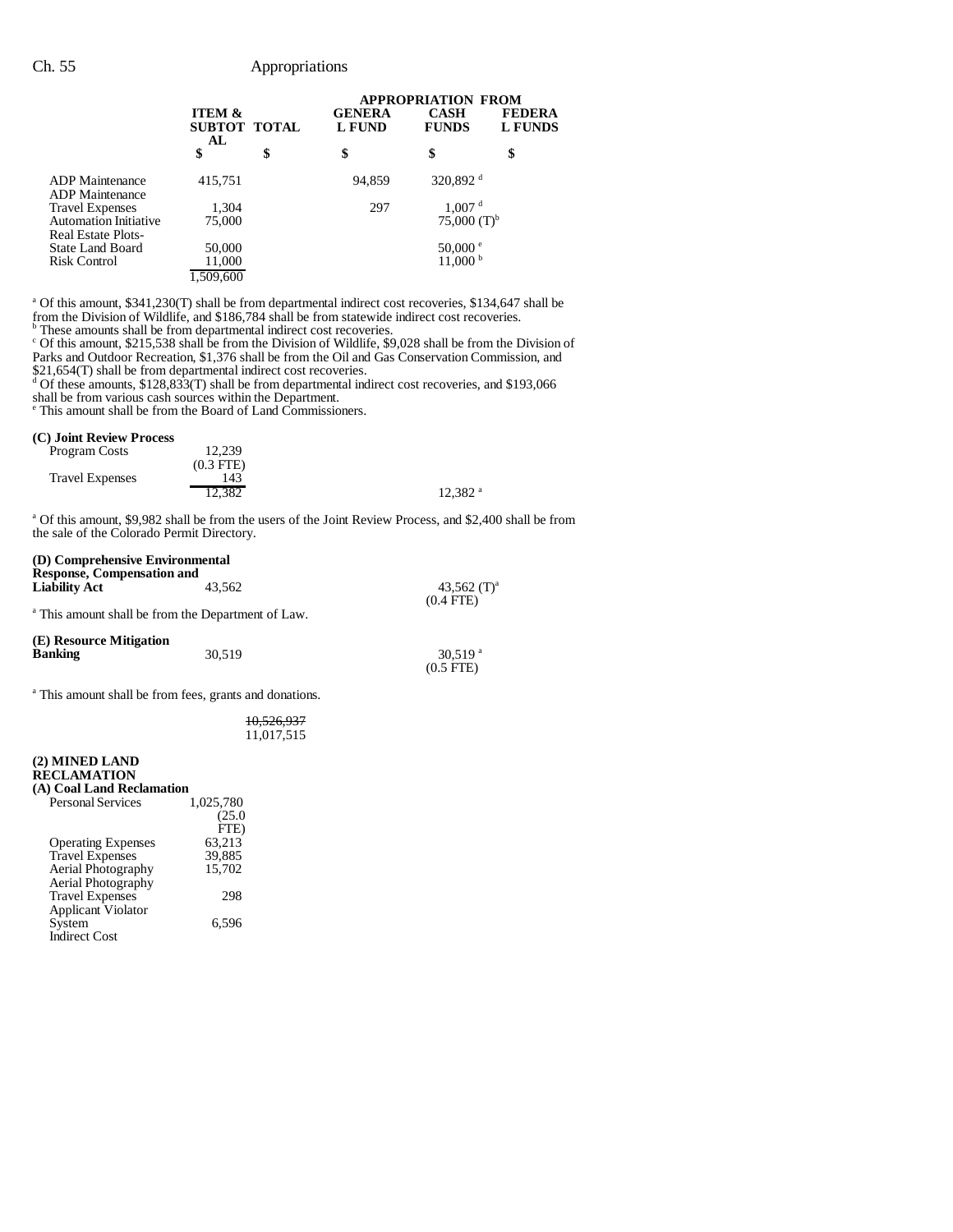| Appropriations                                                                                                                                                                                                                                                                                          |                                                                                       |    |                                | Ch. 55                                                   |                                 |
|---------------------------------------------------------------------------------------------------------------------------------------------------------------------------------------------------------------------------------------------------------------------------------------------------------|---------------------------------------------------------------------------------------|----|--------------------------------|----------------------------------------------------------|---------------------------------|
|                                                                                                                                                                                                                                                                                                         | <b>ITEM &amp;</b><br>SUBTOT TOTAL<br>AL                                               |    | <b>GENERA</b><br><b>L FUND</b> | <b>APPROPRIATION FROM</b><br><b>CASH</b><br><b>FUNDS</b> | <b>FEDERA</b><br><b>L FUNDS</b> |
|                                                                                                                                                                                                                                                                                                         | \$                                                                                    | \$ | \$                             | \$                                                       | \$                              |
| Assessment                                                                                                                                                                                                                                                                                              | 59,598<br>1,211,072                                                                   |    | 194,629 (M)                    |                                                          | $1,016,443$ <sup>a</sup>        |
| <sup>a</sup> This amount shall be from the Office of Surface Mining.                                                                                                                                                                                                                                    |                                                                                       |    |                                |                                                          |                                 |
| (B) Inactive Mines<br>Program<br>Non-point Source<br>Project<br>Acid Mine Drainage<br>Conference<br>Special Study Non-<br>point Source<br><b>Indirect Cost</b><br>Assessment                                                                                                                            | 508,124<br>$(9.0$ FTE)<br>12,500<br>50,000<br>11,670<br>30,111<br>612.405             |    |                                |                                                          | 612,405                         |
| (C) Minerals Land Reclamation<br><b>Personal Services</b><br><b>Operating Expenses</b><br><b>Travel Expenses</b><br>Aerial Photography<br>Aerial Photography<br><b>Travel Expenses</b><br><b>Indirect Cost</b><br>Assessment<br><sup>a</sup> This amount shall be from the Mined Land Reclamation Fund. | 751,396<br>(20.0)<br>FTE)<br>88,210<br>27,851<br>12,134<br>1,536<br>39,240<br>920.367 |    | 256,811                        | 663,556 <sup>a</sup>                                     |                                 |
| (D) Mines Program<br>Colorado Mine Safety<br>Program<br>Colorado Mine Safety<br>Program                                                                                                                                                                                                                 | 151,350                                                                               |    | 89,089<br>$(2.0$ FTE $)$       | $19,231$ <sup>a</sup><br>$(1.0$ FTE)                     | 43,030                          |
| <b>Travel Expenses</b><br>Federal Mine Safety                                                                                                                                                                                                                                                           | 6,049                                                                                 |    | 3,560                          | 769 <sup>a</sup>                                         | 1,720                           |
| Program                                                                                                                                                                                                                                                                                                 | 130,000                                                                               |    |                                |                                                          | 130,000<br>$(2.0$ FTE)          |
| <b>Indirect Cost</b><br>Assessment                                                                                                                                                                                                                                                                      | 3.581<br>290.980                                                                      |    |                                | 784 <sup>a</sup>                                         | 2,797                           |

a These amounts shall be from fees.

|                                                                             |       | 3,034,824 |                        |
|-----------------------------------------------------------------------------|-------|-----------|------------------------|
| <b>(3) GEOLOGICAL SURVEY</b><br>General Fund Programs <sup>73</sup> 244,545 |       |           | 244,545<br>$(3.8$ FTE) |
| General Fund Programs<br><b>Travel Expenses</b>                             | 3.476 |           | 3.476                  |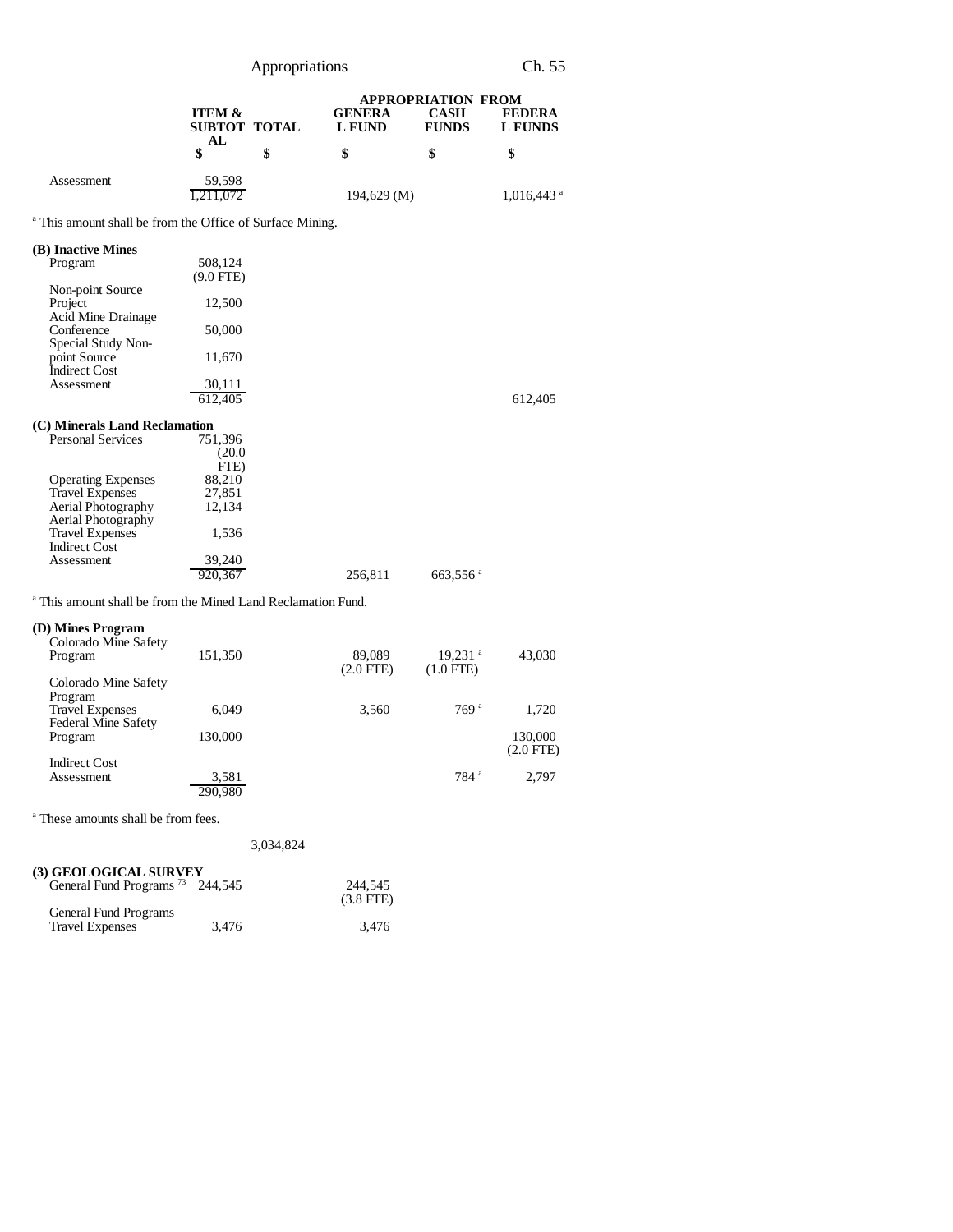|                                     |                        |                      | <b>APPROPRIATION FROM</b> |                                        |                |
|-------------------------------------|------------------------|----------------------|---------------------------|----------------------------------------|----------------|
|                                     | <b>ITEM &amp;</b>      |                      | <b>GENERA</b>             | <b>CASH</b>                            | <b>FEDERA</b>  |
|                                     | SUBTOT TOTAL           |                      | <b>L FUND</b>             | <b>FUNDS</b>                           | <b>L FUNDS</b> |
|                                     | AL<br>\$               | \$                   | \$                        | \$                                     | \$             |
|                                     |                        |                      |                           |                                        |                |
| <b>RETIREMENT</b><br><b>PAYOUTS</b> | 23,300                 |                      | 23,300                    |                                        |                |
| Cash Funds Programs                 | 754,201                |                      |                           | $754,201$ <sup>a</sup><br>$(16.9$ FTE) |                |
| Cash Funds Programs                 |                        |                      |                           |                                        |                |
| <b>Travel Expenses</b>              | 19,024                 |                      |                           | $19,024$ <sup>a</sup>                  |                |
| Colorado Avalanche                  |                        |                      |                           |                                        |                |
| <b>Information Center</b>           | 127,808<br>$(3.5$ FTE) |                      |                           | $64,974$ <sup>b</sup>                  | 62,834         |
| Colorado Avalanche                  |                        |                      |                           |                                        |                |
| <b>Information Center</b>           |                        |                      |                           |                                        |                |
| <b>Travel Expenses</b>              | 3,500                  |                      |                           | 1.779 <sup>b</sup>                     | 1,721          |
| <b>COLORADO DEPARTMENT OF</b>       |                        |                      |                           |                                        |                |
| TRANSPORTATION<br>TECHNICAL         |                        |                      |                           |                                        |                |
| <b>ASSISTANCE AND</b>               |                        |                      |                           |                                        |                |
| <b>SERVICES</b>                     | 61,696                 |                      |                           | $61,696$ (T) <sup>c</sup>              |                |
|                                     | $(1.7$ FTE)            |                      |                           |                                        |                |
| <b>COLORADO DEPARTMENT OF</b>       |                        |                      |                           |                                        |                |
| TRANSPORTATION                      |                        |                      |                           |                                        |                |
| TECHNICAL                           |                        |                      |                           |                                        |                |
| <b>ASSISTANCE AND SERVICES</b>      |                        |                      |                           |                                        |                |
| <b>TRAVEL EXPENSES</b>              | 10,000                 |                      |                           | $10,000$ (T) <sup>c</sup>              |                |
| <b>Federal Programs</b>             | 133,065                |                      |                           |                                        | 133,065        |
|                                     |                        |                      |                           |                                        | $(3.3$ FTE)    |
| <b>Federal Programs</b>             |                        |                      |                           |                                        |                |
| <b>Travel Expenses</b>              | 1,128                  |                      |                           |                                        | 1,128          |
| <b>Indirect Cost</b>                |                        |                      |                           |                                        |                |
| Assessment                          | 4,959                  |                      |                           |                                        | 4,959          |
|                                     |                        | <del>1.291.706</del> |                           |                                        |                |
|                                     |                        | 1,386,702            |                           |                                        |                |

<sup>a</sup> These amounts shall be from fees.<br><sup>b</sup> These amounts shall be from grants and donations from various sources.<br><sup>c</sup> THESE AMOUNTS SHALL BE FROM THE COLORADO DEPARTMENT OF

TRANSPORTATION.

|                   |     | (4) OIL AND GAS CONSERVATION |
|-------------------|-----|------------------------------|
| <b>COMMISSION</b> |     |                              |
|                   | - - |                              |

| <b>Personal Services</b>  | 971.641           | 971.641 $a$           |                |
|---------------------------|-------------------|-----------------------|----------------|
|                           |                   | $(24.0$ FTE)          |                |
|                           |                   |                       |                |
| <b>Operating Expenses</b> | 82,113            | $82,113$ <sup>a</sup> |                |
| <b>Travel Expenses</b>    | 18.856            | $18,856$ <sup>a</sup> |                |
| Printing Revolving Fund   | <del>11,389</del> | $11,389$ <sup>b</sup> |                |
|                           | 19.470            | 19.470 <sup>b</sup>   |                |
| Indirect Cost             |                   |                       |                |
| Assessment                | 80.344            | $76.612$ <sup>a</sup> | 3.732          |
| <b>Mineral Audits</b>     | 2.008             | 2,008 <sup>a</sup>    |                |
| Underground Injection     |                   |                       |                |
| Study                     | 100,000           |                       | 100,000        |
|                           |                   |                       | $(2.0$ FTE $)$ |
| <b>Emergency Response</b> |                   |                       |                |
| Fund                      | 300,000           | 300,000 $\degree$     |                |
|                           |                   | 1,566,351             |                |
|                           |                   |                       |                |
|                           |                   | 1.574.432             |                |

<sup>a</sup> These amounts shall be from the Oil and Gas Conservation Fund.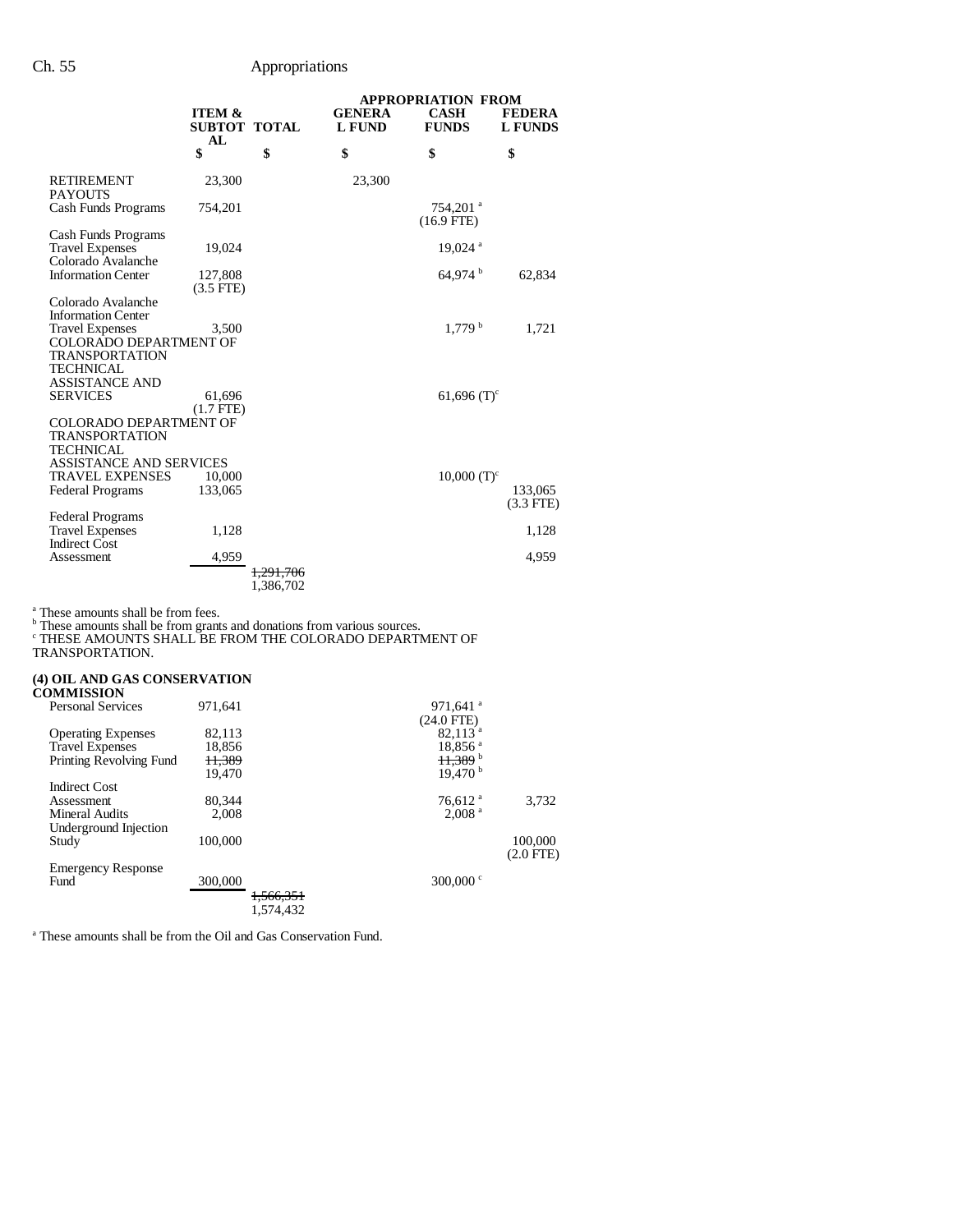|                                   |                         | <b>APPROPRIATION FROM</b>   |                          |  |  |
|-----------------------------------|-------------------------|-----------------------------|--------------------------|--|--|
| <b>ITEM &amp;</b><br>SUBTOT TOTAL | <b>GENERA</b><br>L FUND | <b>CASH</b><br><b>FUNDS</b> | <b>FEDERA</b><br>L FUNDS |  |  |
| AL.                               | \$                      |                             |                          |  |  |

<sup>b</sup> This amount shall be from the sale of publications.<br><sup>c</sup> This amount shall be from the Oil and Gas Environmental Response Fund.

## **(5) STATE BOARD OF LAND**

| (5) STATE BOARD OF LAND   |           |           |                          |
|---------------------------|-----------|-----------|--------------------------|
| <b>COMMISSIONERS</b>      |           |           |                          |
| <b>Personal Services</b>  | 1,176,101 |           | $1,176,101$ <sup>a</sup> |
|                           |           |           | $(29.0$ FTE)             |
| <b>Operating Expenses</b> | 53.779    |           | 53.779 <sup>a</sup>      |
| <b>Travel Expenses</b>    | 9.148     |           | 9.148 <sup>a</sup>       |
| Mineral Audits            | 41.314    |           | 41,314 $a$               |
| Land and Water            |           |           |                          |
| Management Fund           | 75,000    |           | 75,000 b                 |
| <b>Timber Sales</b>       | 10.000    |           | $10,000$ <sup>a</sup>    |
| Management                |           |           |                          |
| <b>Indirect Cost</b>      |           |           |                          |
| Assessment                | 98.138    |           | 98,138 <sup>a</sup>      |
| <b>State Trust Land</b>   |           |           |                          |
| Evaluations               | 510,000   |           | 510,000 <sup>a</sup>     |
|                           |           | 1.973.480 |                          |
|                           |           |           |                          |

<sup>a</sup> These amounts shall be from the Land Board Administrative Fund.<br><sup>b</sup> This amount shall be from fees collected pursuant to Section 36-1-112, C.R.S.

#### **(6) PARKS AND OUTDOOR RECREATION**

| (A) Administration        |                |           |                          |        |
|---------------------------|----------------|-----------|--------------------------|--------|
| Personal                  |                |           |                          |        |
| Services                  | 6.369.989      |           |                          |        |
|                           | 6,403,989      |           |                          |        |
|                           | (155.1)        |           |                          |        |
|                           | FTE)           |           |                          |        |
| <b>Operating Expenses</b> | 1,361,213      |           |                          |        |
|                           | 1,391,213      |           |                          |        |
| <b>Travel Expenses</b>    | 55,953         |           |                          |        |
| Utilities                 | 425,506        |           |                          |        |
| Seasonal Work Program     | 2,194,207      |           |                          |        |
|                           | 2.219.207      |           |                          |        |
| Natural Areas Program     | 121,521        |           |                          |        |
|                           | $(2.5$ FTE $)$ |           |                          |        |
| Natural Areas Program     |                |           |                          |        |
| <b>Travel Expenses</b>    | 2,694          |           |                          |        |
|                           | 10.531.08      | 3.841.742 | $6.656.341$ <sup>a</sup> | 33,000 |
|                           | 3              |           |                          |        |
|                           | 10,620,08      |           | $6,745,341$ <sup>a</sup> |        |
|                           | 3              |           |                          |        |
|                           |                |           |                          |        |

<sup>a</sup> Of this amount, \$505,806 shall be from Lottery proceeds and \$6,105,535 \$6,194,535 shall be from the Parks and Outdoor Recreation Cash Fund, and \$45,000 shall be from the Snowmobile Fund.

| (B) Special Purpose      |         |                        |
|--------------------------|---------|------------------------|
| Snowmobile Program       | 136,869 | $136,869$ <sup>a</sup> |
| Snowmobile Program       |         |                        |
| <b>Travel Expenses</b>   | 3,131   | $3,131$ <sup>a</sup>   |
| <b>River Outfitters</b>  |         |                        |
| Regulation               | 38,000  | 38,000 $^{\rm b}$      |
| <b>River Outfitters</b>  |         |                        |
| <b>Regulation Travel</b> |         |                        |
| <b>Expenses</b>          | 7.000   | 7.000 <sup>b</sup>     |
|                          |         |                        |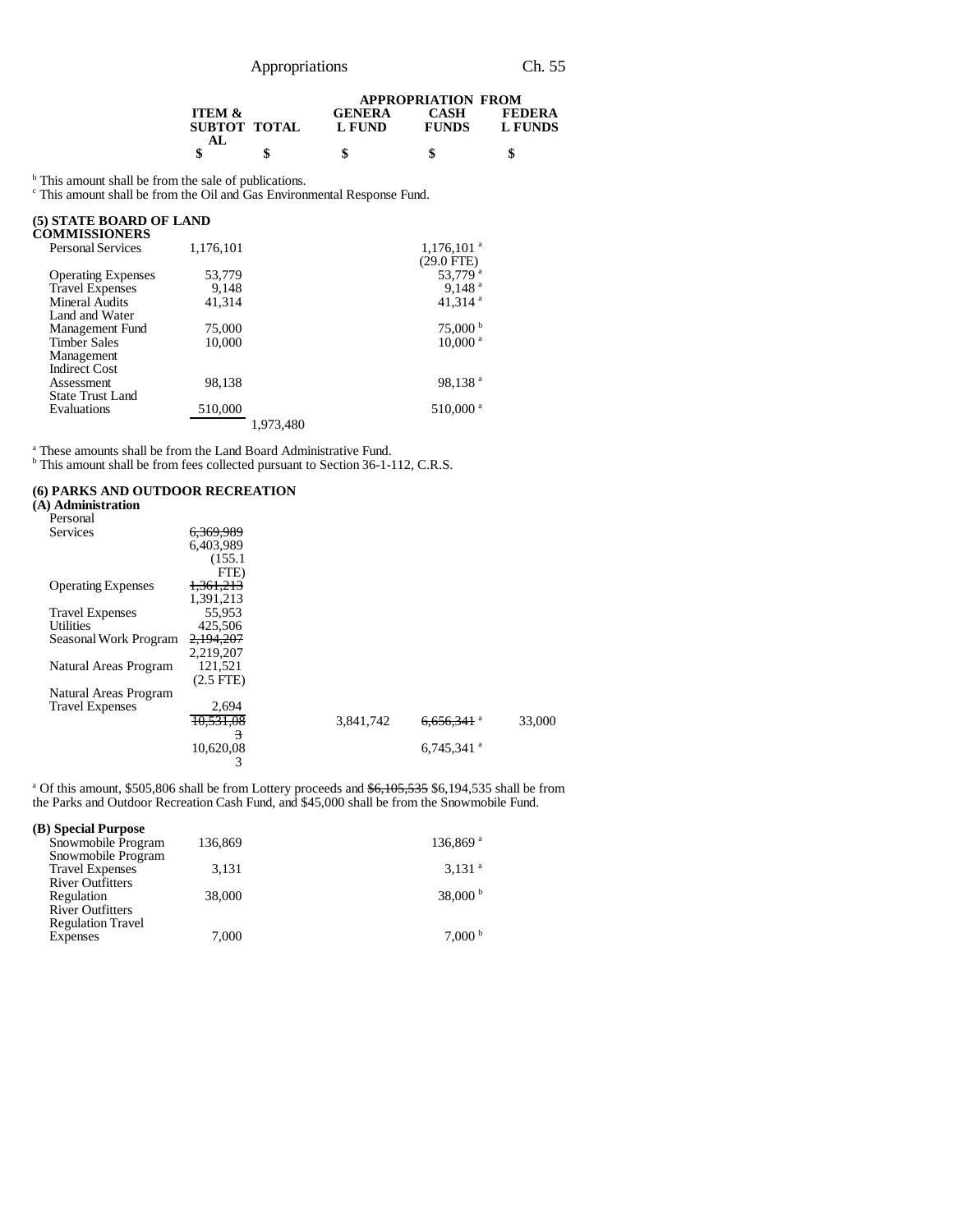|                                                                  |                                         |                                | <b>APPROPRIATION FROM</b>                |                                 |
|------------------------------------------------------------------|-----------------------------------------|--------------------------------|------------------------------------------|---------------------------------|
|                                                                  | <b>ITEM &amp;</b><br>SUBTOT TOTAL<br>AL | <b>GENERA</b><br><b>L FUND</b> | <b>CASH</b><br><b>FUNDS</b>              | <b>FEDERA</b><br><b>L FUNDS</b> |
|                                                                  | \$                                      | \$<br>\$                       | \$                                       | \$                              |
| North Sterling<br><b>State Park</b><br>Colorado State            | 17,000                                  |                                | 17,000 °                                 |                                 |
| Park<br>San Luis State                                           | 35,000                                  |                                | 35,000 $\degree$                         |                                 |
| Park                                                             | 44,387                                  |                                | 44,387 °<br>$(0.7$ FTE $)$               |                                 |
| <b>Standley Lake</b>                                             | 61,871                                  |                                | 61.871 $\degree$<br>$(1.0$ FTE)          |                                 |
| Off Highway Vehicle<br>Program                                   | 156,359                                 |                                | $156,359$ <sup>d</sup><br>$(1.5$ FTE $)$ |                                 |
| Off Highway Vehicle<br>Program Travel                            |                                         |                                |                                          |                                 |
| <b>Expenses</b><br><b>Federal Grants</b>                         | 1,763<br>277,677                        |                                | $1.763$ <sup>d</sup>                     | 277,677                         |
| <b>Indirect Cost</b><br>Assessment<br><b>State Trails System</b> | 326,909<br>36,500<br>1,142,466          |                                | 326,909 $\degree$                        | 36,500                          |

<sup>a</sup> These amounts shall be from the Snowmobile Fund.<br>
<sup>b</sup> These amounts shall be from the Parks and Outdoor Recreation Cash Fund.<br>
<sup>c</sup> These amounts shall be from registration fees.

11,673,549 11,762,549

## **(7) WATER CONSERVATION BOARD**

| (A) Administration              |           |                          |
|---------------------------------|-----------|--------------------------|
| Personal Services <sup>74</sup> | 1,360,487 |                          |
|                                 | (26.0)    |                          |
|                                 | FTE)      |                          |
| <b>RETIREMENT</b>               | 47.948    |                          |
| <b>PAYOUTS</b>                  |           |                          |
| <b>Operating Expenses</b>       | 46.413    |                          |
| <b>Travel Expenses</b>          | 37.555    |                          |
| <b>Indirect Cost</b>            |           |                          |
| Assessment                      | 122,150   |                          |
| <b>Interstate Compacts</b>      | 176.189   |                          |
|                                 | 209,298   |                          |
| Interstate Compacts             |           |                          |
| <b>Travel Expenses</b>          | 12.410    |                          |
|                                 | 21,840    |                          |
|                                 | 1,755,204 | $1,755,204$ <sup>a</sup> |
|                                 | 1.845.691 | $1,845,691$ <sup>a</sup> |
|                                 |           |                          |

<sup>a</sup> Of this amount, \$281,895(T) shall be from the Division of Wildlife, and \$1,473,309 \$1,563,796 shall be from the Water Conservation Board Construction Fund.

#### **(B) Special Purpose**

| <b>Federal Emergency</b> |        |                      |             |
|--------------------------|--------|----------------------|-------------|
| Management Assistance    | 72,606 |                      | 72,606      |
| Land Owners Legal        |        |                      | $(1.0$ FTE) |
| Study                    | 2.000  |                      | 2.000       |
| Dam Site Inventory       | 5.000  | $5.000$ <sup>a</sup> |             |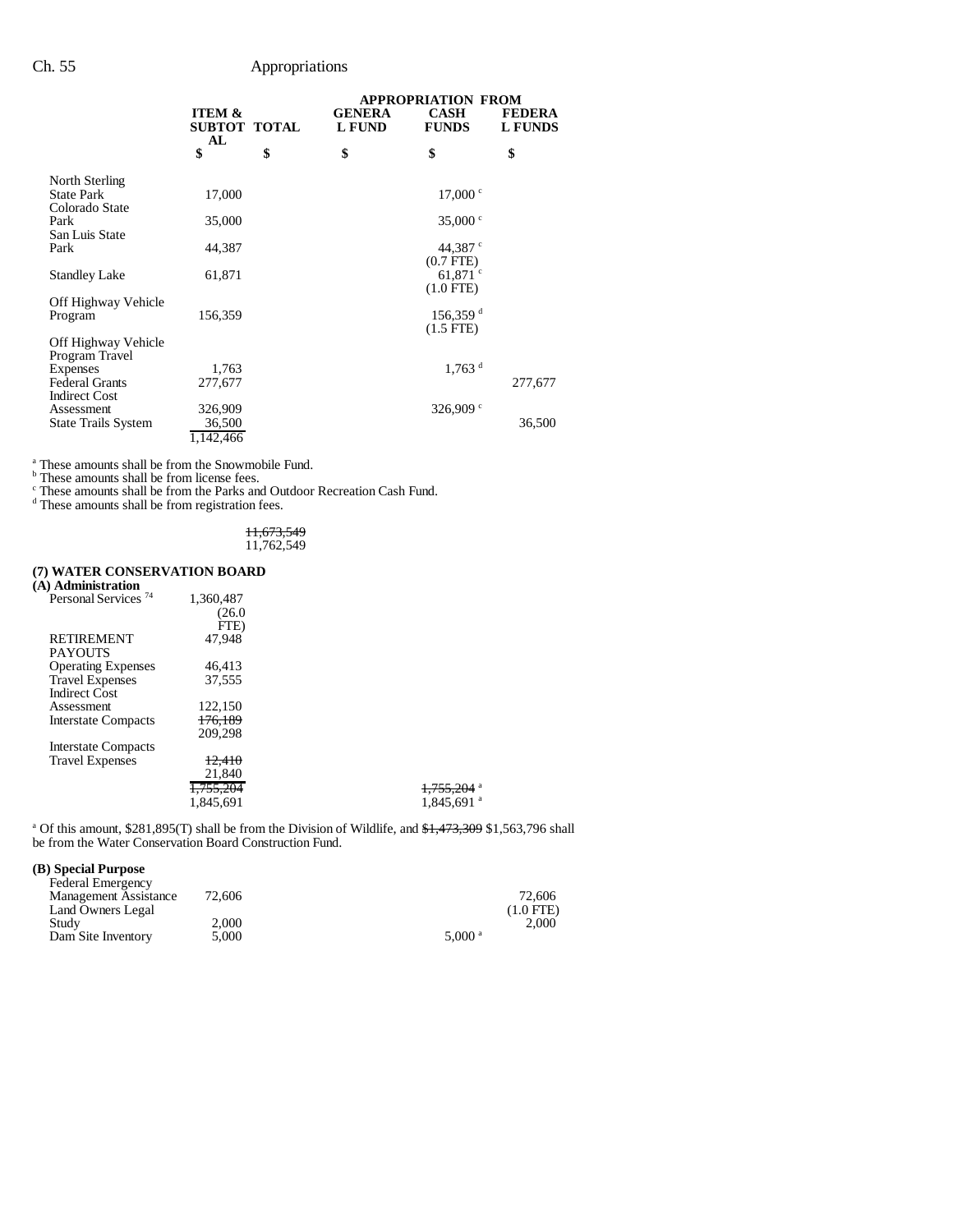|                                                                     |                                         |    |                                | <b>APPROPRIATION FROM</b>                  |                                 |
|---------------------------------------------------------------------|-----------------------------------------|----|--------------------------------|--------------------------------------------|---------------------------------|
|                                                                     | <b>ITEM &amp;</b><br>SUBTOT TOTAL<br>AL |    | <b>GENERA</b><br><b>L FUND</b> | <b>CASH</b><br><b>FUNDS</b>                | <b>FEDERA</b><br><b>L FUNDS</b> |
|                                                                     | \$                                      | \$ | \$                             | \$                                         | \$                              |
| <b>Weather Modification</b><br><b>Water Conservation</b><br>Program | 4,000<br>122,595                        |    |                                | 4,000 $^{\rm b}$<br>$122,595$ <sup>a</sup> |                                 |
| Water Conservation Program                                          |                                         |    |                                | $(2.5$ FTE $)$                             |                                 |
| <b>Travel Expenses</b>                                              | 5,900                                   |    |                                | $5,900$ <sup>a</sup>                       |                                 |

<sup>a</sup> These amounts shall be from the Water Conservation Board Construction Fund.<br><sup>b</sup> This amount shall be from Weather Modification application fees.

| 1,967,305 |
|-----------|
| 2,057,792 |

| (8) WATER RESOURCES DIVISION $^{75,76}$ |             |            |                           |        |
|-----------------------------------------|-------------|------------|---------------------------|--------|
| <b>Personal Services</b>                | 8.514.329   | 8,514,329  |                           |        |
|                                         |             | (210.1)    |                           |        |
|                                         |             | FTE)       |                           |        |
| <b>Operating Expenses</b>               | 342,355     | 342,355    |                           |        |
| <b>Travel Expenses</b>                  | 203,823     | 203,823    |                           |        |
| <b>Interstate Compacts</b>              | 40,921      | 40,921     |                           |        |
| <b>Interstate Compacts</b>              |             |            |                           |        |
| <b>Travel Expenses</b>                  | 6,103       | 6,103      |                           |        |
| <b>Water Rights Tabulation</b>          | 9,087       | 9,087      |                           |        |
| Water Data Bank                         | 207,370     | 159,441    | 47,929 <sup>a</sup>       |        |
|                                         | $(5.0$ FTE) |            |                           |        |
| Water Data Bank                         |             |            |                           |        |
| <b>Travel Expenses</b>                  | 2,003       | 1,540      | 463 <sup>a</sup>          |        |
| <b>Printing Revolving</b>               |             |            |                           |        |
| Fund                                    | 5,088       |            | 5,088 $^{\rm b}$          |        |
| <b>Satellite Monitoring</b>             |             |            |                           |        |
| System                                  | 233,305     | 190,968    | 42,337 $\degree$          |        |
|                                         | $(2.0$ FTE) |            |                           |        |
| <b>Satellite Monitoring System</b>      |             |            |                           |        |
| <b>Travel Expenses</b>                  | 5,364       | 4,390      | 974 $\degree$             |        |
| Ground Water                            |             |            |                           |        |
| Management                              | 297,900     |            | 297.900 <sup>d</sup>      |        |
| <b>Indirect Cost</b>                    |             |            |                           |        |
| Assessment                              | 44,997      |            | 44.997 °                  |        |
| Designated Basin                        |             |            |                           |        |
| Publication                             | 5,596       |            | $5,596$ <sup>f</sup>      |        |
| Augmentation of Water for               |             |            |                           |        |
| Sand and Gravel                         |             |            |                           |        |
| Extraction                              | 110,000     |            | $110,000$ <sup>d</sup>    |        |
| Water Administrator                     | 24,587      |            | $24,587$ (L) <sup>g</sup> |        |
|                                         |             |            | $(1.0$ FTE)               |        |
| Water Administrator                     |             |            |                           |        |
| <b>Travel Expenses</b>                  | 2,727       |            | $2,727~(L)^{g}$           |        |
| <b>Federal Grant</b>                    | 11,500      |            |                           | 11,500 |
|                                         |             | 10,067,055 |                           |        |

<sup>a</sup> These amounts shall be from Water Data Bank user fees.<br>
<sup>b</sup> This amount shall be from the sale of printing services and publications.<br>
<sup>c</sup> These amounts shall be from Satellite Monitoring System subscriptions.<br>
<sup>d</sup> Th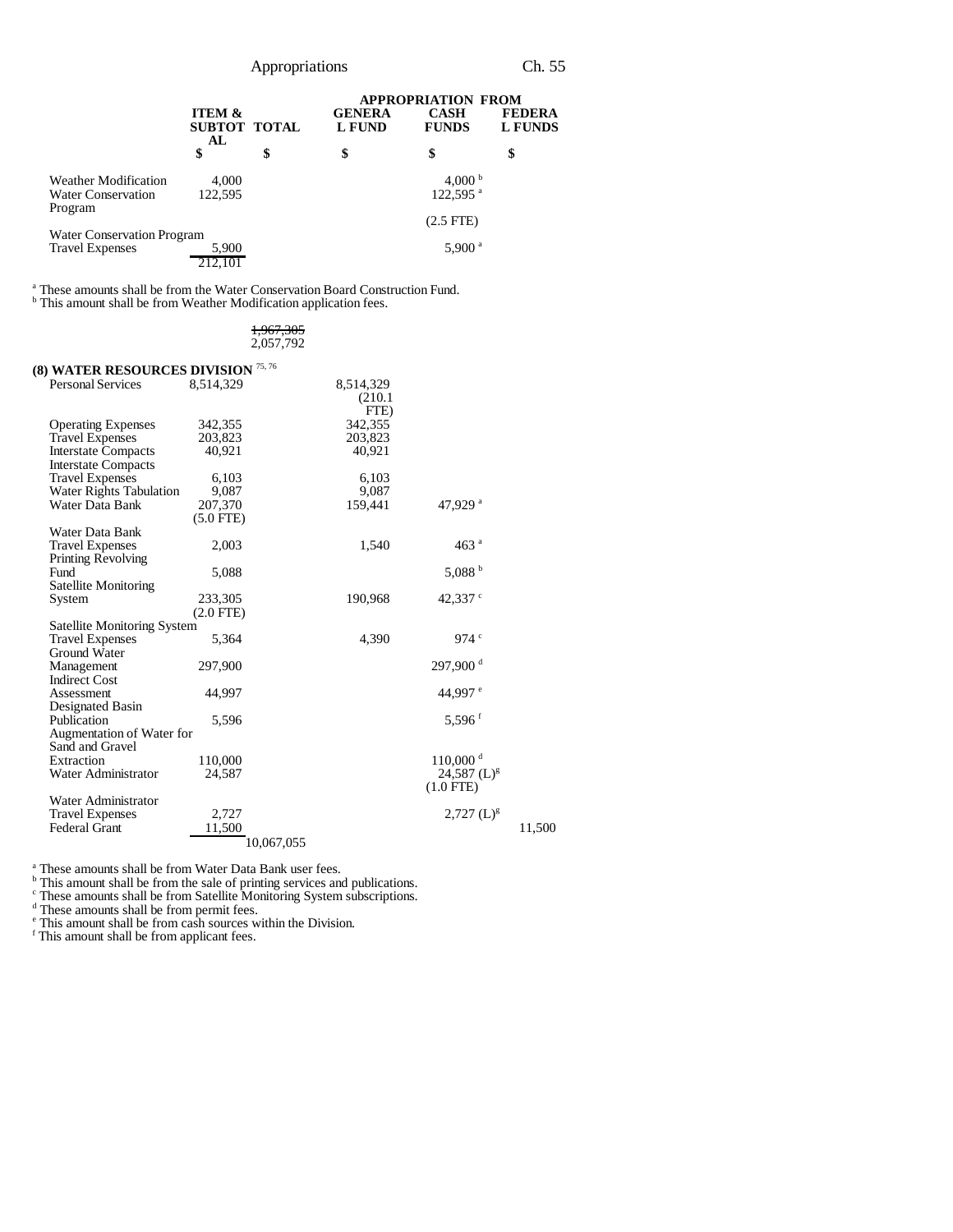|                   |              | <b>APPROPRIATION FROM</b> |              |               |  |
|-------------------|--------------|---------------------------|--------------|---------------|--|
| <b>ITEM &amp;</b> |              | <b>GENERA</b>             | CASH         | <b>FEDERA</b> |  |
|                   | SUBTOT TOTAL | L FUND                    | <b>FUNDS</b> | L FUNDS       |  |
|                   |              |                           |              |               |  |
|                   |              |                           |              |               |  |

<sup>g</sup> These amounts shall be from the City of Aurora.

## **(9) DIVISION OF WILDLIFE** 77, 78, 79, 80

| (9) DIVISION OF WILDLIFE<br>(A) Division |                      |                         |
|------------------------------------------|----------------------|-------------------------|
| Administration                           | 2,397,452            |                         |
|                                          | (29.8)               |                         |
|                                          | FTE)                 |                         |
| Administration                           |                      |                         |
| <b>Travel Expenses</b>                   | 137,005              |                         |
| <b>Hunting Recreation</b>                | <del>21,609,20</del> |                         |
|                                          | 9                    |                         |
|                                          | 21,124,20            |                         |
|                                          | 9                    |                         |
|                                          | (339.0)              |                         |
|                                          | FTE)                 |                         |
| <b>Hunting Recreation</b>                |                      |                         |
| <b>Travel Expenses</b>                   | 413,327              |                         |
| <b>Fishing Recreation</b>                | 16,265,94            |                         |
|                                          | 1                    |                         |
|                                          | (286.7)              |                         |
|                                          | FTE)                 |                         |
| <b>Fishing Recreation</b>                |                      |                         |
| <b>Travel Expenses</b>                   | 168,099              |                         |
| Watchable Wildlife                       | 957,904              |                         |
|                                          | (14.1)               |                         |
| Watchable Wildlife                       | FTE)                 |                         |
| <b>Travel Expenses</b>                   | 7,088                |                         |
| Nongame/Endangered                       |                      |                         |
| Wildlife                                 | 2,027,629            |                         |
|                                          | (29.2)               |                         |
|                                          | FTE)                 |                         |
| Nongame/Endangered Wildlife              |                      |                         |
| <b>Travel Expenses</b>                   | 72,713               |                         |
| <b>HABITAT</b>                           | 485,000              |                         |
| <b>PARTNERSHIP</b>                       |                      |                         |
| Wildlife Licensing                       |                      |                         |
| <b>Information System</b>                | 1,239,214            |                         |
|                                          | $(2.0$ FTE)          |                         |
| <b>Indirect Cost</b>                     |                      |                         |
| Assessment                               | 2,378,301            |                         |
|                                          | 47,673,88            | 40,822,883 <sup>a</sup> |
|                                          | 2                    |                         |

<sup>a</sup> Of this amount, \$475,000 shall be from the Nongame Wildlife Voluntary Contribution, and \$40,347,883 shall be from the Wildlife Cash Fund.

6,850,999

## **(B) Special Purpose**

| <b>Wildlife Commission</b> |         |                      |
|----------------------------|---------|----------------------|
| Discretionary Fund         | 492,633 | 492,633 $a$          |
| Wildlife Commission        |         |                      |
| <b>Travel Expenses</b>     | 7.367   | $7.367$ <sup>a</sup> |
| Colorado Outdoors          |         |                      |
| Magazine Revolving         |         |                      |
| Fund                       | 587.417 | 587,417 <sup>b</sup> |
|                            |         | $(4.0$ FTE)          |

Colorado Outdoors Magazine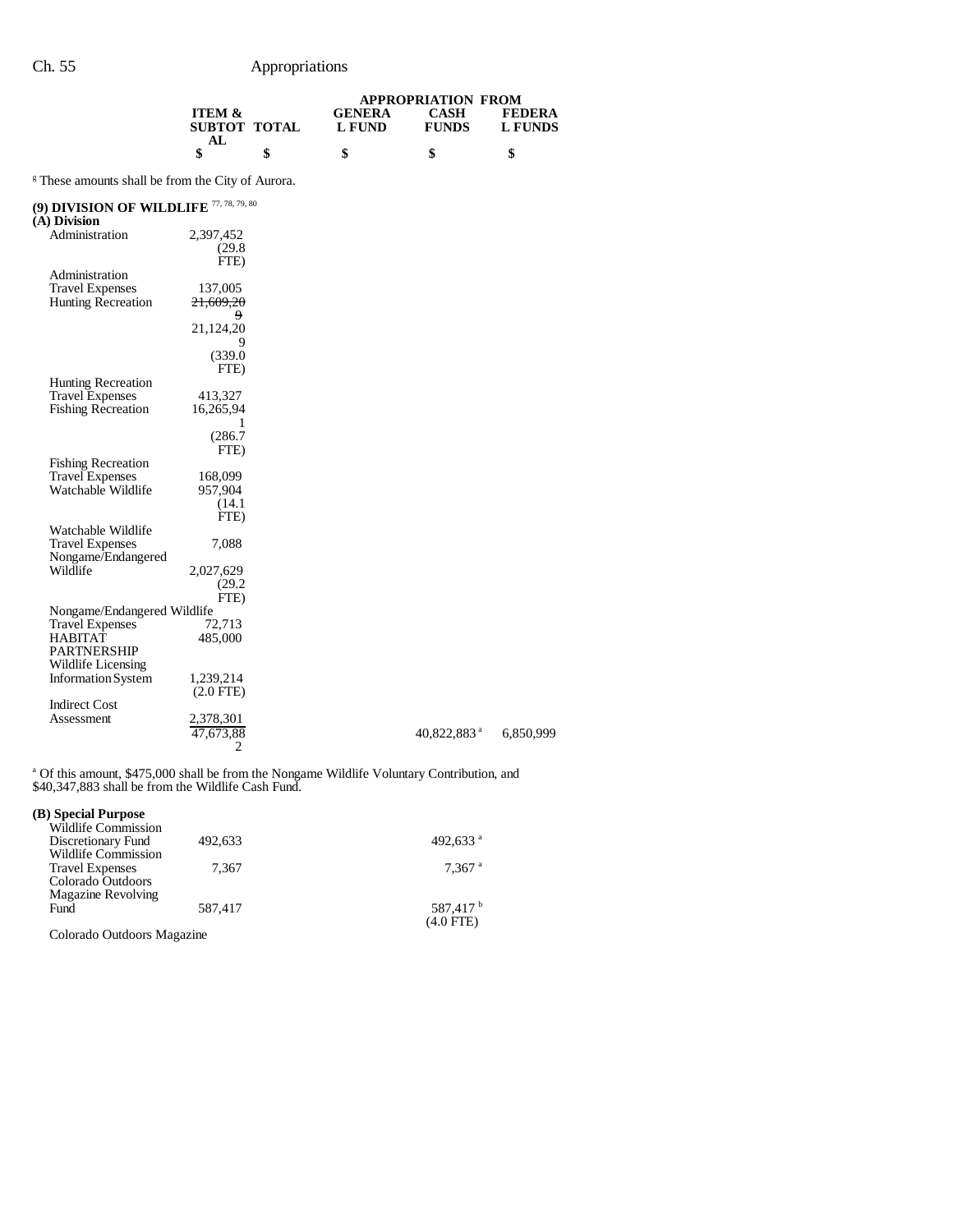|                                             |                                         | <b>APPROPRIATION FROM</b>      |                                    |                                 |  |
|---------------------------------------------|-----------------------------------------|--------------------------------|------------------------------------|---------------------------------|--|
|                                             | <b>ITEM &amp;</b><br>SUBTOT TOTAL<br>AL | <b>GENERA</b><br><b>L FUND</b> | <b>CASH</b><br><b>FUNDS</b>        | <b>FEDERA</b><br><b>L FUNDS</b> |  |
|                                             | \$                                      | \$<br>\$                       | \$                                 | \$                              |  |
| <b>Travel Expenses</b><br>Search and Rescue | 1,640                                   |                                | $1,640^{\mathrm{b}}$               |                                 |  |
| Program                                     | 80,000                                  |                                | 80,000 $\degree$<br>$(0.5$ FTE $)$ |                                 |  |
| Instream Flow Program<br>Wildlife Education | 281,295                                 |                                | $281,295$ <sup>a</sup>             |                                 |  |
| Program                                     | 53,136                                  |                                | 53,136 $a$                         |                                 |  |
|                                             | 1,503,488                               |                                |                                    |                                 |  |

<sup>a</sup> These amounts shall be from the Wildlife Cash Fund.<br><sup>b</sup> These amounts shall be from subscription revenues.

c This amount shall be from the Search and Rescue Fund.

| 49, 177, 370 |  |  |  |
|--------------|--|--|--|
|              |  |  |  |

| (10) SOIL CONSERVATION BOARD         |             |         |         |                      |        |
|--------------------------------------|-------------|---------|---------|----------------------|--------|
| <b>Personal Services</b>             | 233,971     |         | 221,971 | $12,000$ $(T)^a$     |        |
|                                      | $6.0$ FTE)  |         |         |                      |        |
|                                      | $(5.5$ FTE) |         |         |                      |        |
| <b>Operating Expenses</b>            | 20,708      |         | 20,178  | 530 $(T)^{b}$        |        |
| <b>Travel Expenses</b>               | 8,608       |         | 8,388   | $220(T)^{b}$         |        |
| Distributions to Soil                |             |         |         |                      |        |
| Conservation Districts <sup>81</sup> | 109,714     |         | 109,714 |                      |        |
| Assistance to Local                  |             |         |         |                      |        |
| Government                           | 32,785      |         | 32,785  |                      |        |
| Irrigation/Conservation              |             |         |         |                      |        |
| Program                              | 103,954     |         | 18,706  | 23.329 <sup>b</sup>  | 61,919 |
|                                      | $(3.0$ FTE) |         |         |                      |        |
| Irrigation/Conservation              |             |         |         |                      |        |
| Program Travel                       |             |         |         |                      |        |
| Expenses                             | 2,990       |         | 538     | $671^{b}$            | 1,781  |
| Food Security Act                    | 1,160       |         |         |                      | 1,160  |
| Food Security Act                    |             |         |         |                      |        |
| <b>Travel Expenses</b>               | 1,840       |         |         |                      | 1,840  |
| <b>Indirect Cost</b>                 |             |         |         |                      |        |
| Assessment                           | 2,052       |         |         | $2,052^{\mathrm{b}}$ |        |
| <b>Water Quality Program</b>         | 18,509      |         |         |                      | 18,509 |
|                                      |             | 536,291 |         |                      |        |
|                                      |             |         |         |                      |        |

<sup>a</sup> This amount shall be from state agency participants in the Living Snow Fence Program.<br><sup>b</sup> These amounts shall be from other state agencies and various sources of cash funds.

| TOTALS PART XV (NATURAL |                        |             |                       |            |
|-------------------------|------------------------|-------------|-----------------------|------------|
| <b>RESOURCES</b>        | <del>\$91,814,86</del> | \$16,414,50 | $$65,586,74^{\circ}$  | \$9,813,62 |
|                         |                        |             |                       |            |
|                         | \$92,588,01            | \$16,531,05 | $$66.240.48^{\circ}$$ | \$9,816,46 |
|                         |                        |             |                       |            |
|                         |                        |             |                       |            |

<sup>a</sup> Of this amount,  $\frac{63,202,118}{6}$  \$3,273,814 contains a (T) notation, and \$27,314 contains an (L) notation.

**SECTION 2.** Section 3 of chapter 253, Session Laws of Colorado 1992, is repealed as follows:

Section 3. **Transfer of moneys - adjustment to 1992 long bill - appropriation.** (1) For the implementation of this act, the state treasurer is hereby directed to